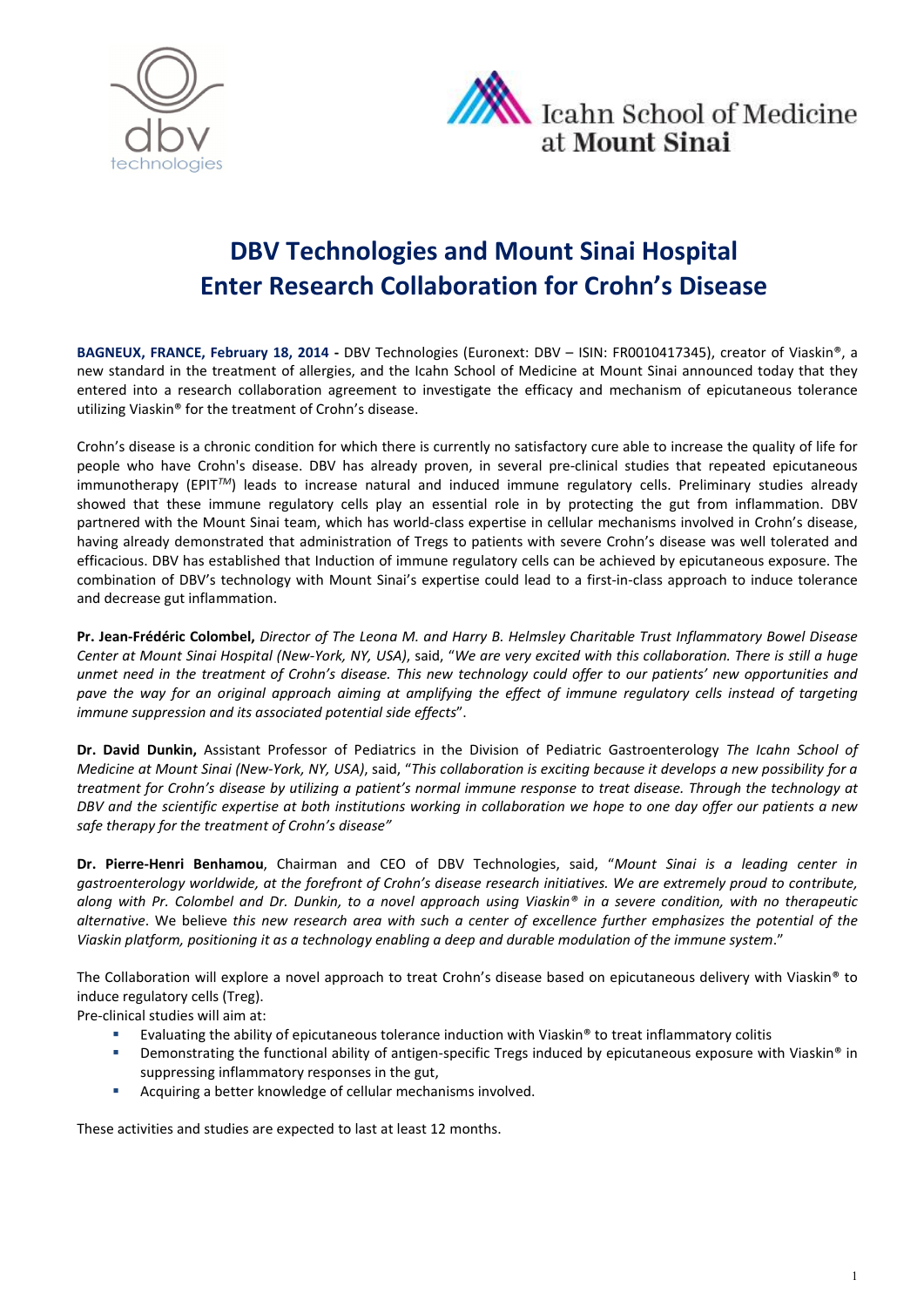



#### About Crohn's disease

Crohn's disease (CD) is a chronic inflammatory disease of the gastrointestinal tract, mainly characterized by abdominal pain, diarrhea and various digestive or non-digestive complications, with alternating eruptions and remissions. The incidence of CD is increasing especially in young children and infants posing an increasing burden on society. CD is more common in northwestern countries where the incidence ranges between 1 and 10/100,000, and a prevalence of approximately 1-0.5/1,000. Both men and women can have Crohn's disease. Crohn's disease is usually diagnosed in people between the ages of 20 - 30.

#### About Investigators at Icahn School of medicine at Mount Sinai

Pr. Colombel is best known for his participation in the identification of NOD2 as a susceptibility gene for Crohn's disease, and the identification of a new subtype of Escherichia coli associated with Crohn's disease, as well as the development of the Anti-Saccharomyces Cerevisiae Antibody (ASCA) test, which remains the most sensitive and specific marker for Crohn's disease. He has authored or coauthored more than 500 peer-reviewed articles, books, and book chapters on IBD.

Dr. Dunkin is an Assistant Professor of Pediatrics in the Division of Pediatric Gastroenterology. Dr. Dunkin obtained his undergraduate degree from Cornell University, and received his MD from Sackler School of Medicine. He completed his Pediatric residency at Yale Children's Hospital followed by a fellowship in Pediatric Gastroenterology at Mount Sinai. Dr. Dunkin completed addition research training under the mentorship of Dr. Lloyd Mayer. His research seeks to understand the mechanism by which the human body develops or fails to develop tolerance to foreign antigens including food and intestinal flora that leads to diseases such as allergies and inflammatory bowel disease. He has published work on protein sensitization through the skin and has published multiple manuscripts with his collaborators in the Center for Chinese Medicine investigating the use of Chinese herbal therapies for the treatment of IBD.

#### About DBV Technologies

DBV Technologies is opening up a decisive new approach to the treatment of allergy – a major public health issue that is constantly increasing in prevalence. Food allergies represent a true handicap in everyday life for millions of people and thus constitute a major unmet medical need. DBV Technologies has developed a unique, proprietary, worldwide-patented technology for administering an allergen to intact skin and avoiding massive transfer to the blood. The Viaskin® technology combines efficacy and safety as part of a treatment that seeks to improve the patient's tolerability of peanut and thus considerably lower the risk of a systemic, allergic reaction in the event of accidental exposure to the allergen. The company's significant development program has taken this revolutionary method through to the industrial stage in Europe, initially. The product's clinically proven safety of use enables the application of effective desensitization techniques (the efficacy of which is acknowledged worldwide) in the most severe forms of the allergy. DBV Technologies is focusing on food allergies (milk and peanut) for which there are currently no effective treatments. It has developed two products: Viaskin® Peanut and Viaskin® Milk. The clinical development program for Viaskin® Peanut has received Fast Track designation from the US Food and Drug Administration. The company will subsequently develop a Viaskin® patch for young children with house dust mite allergy – a true public health issue because this pathology is one of the main risk factors for childhood asthma. DBV Technologies shares are traded on segment C of Euronext Paris (Ticker: DBV, ISIN code: FR0010417345).

For more information on DBV Technologies, please visit our website: www.dbv-technologies.com CAUTION: Viaskin® is not approved for sale in the USA.

#### Forward Looking Statement

The forward-looking statements, objectives and targets contained herein are based on the Company's management strategy, current views and assumptions. Such statements involve known and unknown risks and uncertainties that may cause actual results, performance or events to differ materially from those anticipated herein. Furthermore, the Research and Development process involves several stages each of which involve the substantial risk that the Company may fail to achieve its objectives and be forced to abandon its efforts with regards to a product in which it has invested significant sums. Therefore, the Company cannot be certain that favorable results obtained during pre-clinical trials will be confirmed subsequently during clinical trials, or that the results of clinical trials will be sufficient to demonstrate the safe and effective nature of the product concerned. DBV technologies' business is subject to the risk factors outlined in its registration documents filed with the French Autorité des Marchés Financiers.